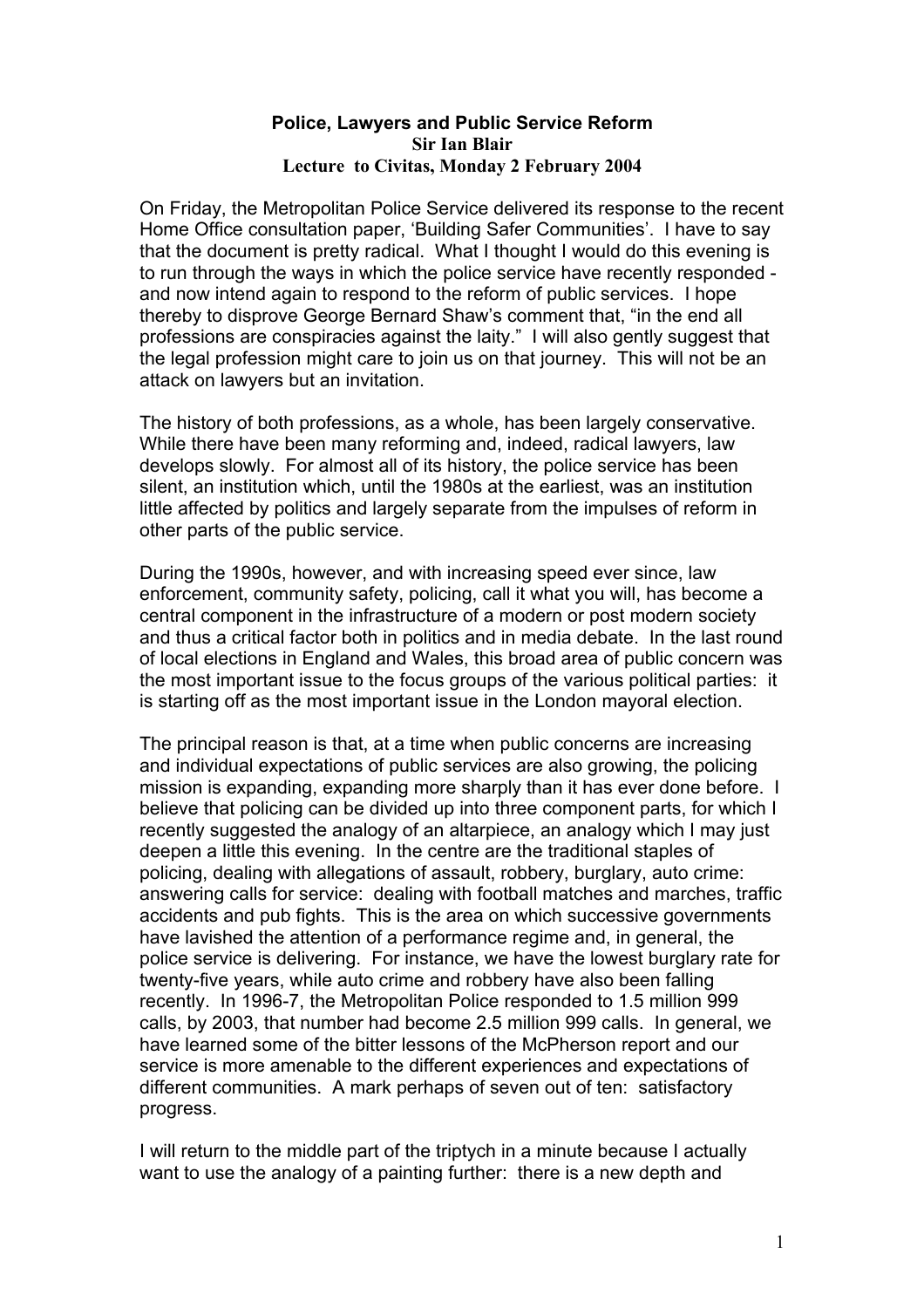perspective in this area that needs some unpacking. However, while the police have successfully delivered on a number of targets set by government there is a clear 'success gap', noted by Civitas commentators not least of all. The public are far from satisfied and the explanation for that lies in the other two parts of the altarpiece. The sides are irrelevant but, for the purposes of argument, on the right hand side, the police mission is being stretched towards seriousness. The public is concerned about danger: the danger of a rising rate of homicide, an increased number of kidnappings, an increased propensity to the use of firearms: it is aware of the random nature and increased threat of international terrorism and the increased threats of stranger violence, including rape and the consequence of the failure of care in the community. Over two and a half thousand – and rising - of the Metropolitan Police Service's officers work on serious crime, homicide, child protection, organised crime. A similar but slightly larger number of officers are now concerned exclusively with counter terrorism and security, a huge increase since 9/11. The mission expands: some of this work stretches towards the roles of the security service and even the military.

However, while this is all true, it is not on this side of the altarpiece that concern is currently focused by the public. In our meetings with local communities, they are aware and accepting of police efforts to combat burglary and street crime, assault and traffic: they are aware of but weigh up the risks in their own lives from terrorism and homicide and rape, which by and large are still perceived as happening to other people. What concerns local residents, the members of local police community groups, the focus groups with which we are concerned, is something quite else: the left hand side of the triptych, the smashed bus stop, the group of kids smoking and drinking in the toddlers' playground, the neighbours from hell, the open drugs markets, the abandoned vehicles, those aspects of modern life that make people feel insecure. In part, this concern is the consequences of the withdrawal of previous agents of social cohesion, whether they be caretakers, park keepers or bus conductors: in part, it is the increasing dysfunctionality of some families, increased disposable income for alcohol use and the breakdown of some social care arrangements. Whatever it is, it is these aspects of local community safety with which the public wish the police to engage.

It is, famously, this area of work which Bill Bratton and other police chiefs in the United States entered with the zero tolerance approach [a not quite accurate description but it will do for the purposes of argument]. But Bill was policing a city with the same population but half the geographic area as London, with only one political lead and only one objective, with a budget of £1 billion (or 13,000 cops) more and with the FBI, the DEA and the US Secret Service to assist in those parts of the mission which are represented by Scotland Yard's national and international responsibilities.

In the absence of a billion pounds and the unlikelihood of a decomplicating of either its political or performance framework, then the only path for the police which will enable us to handle all parts of the triptych is reform, together with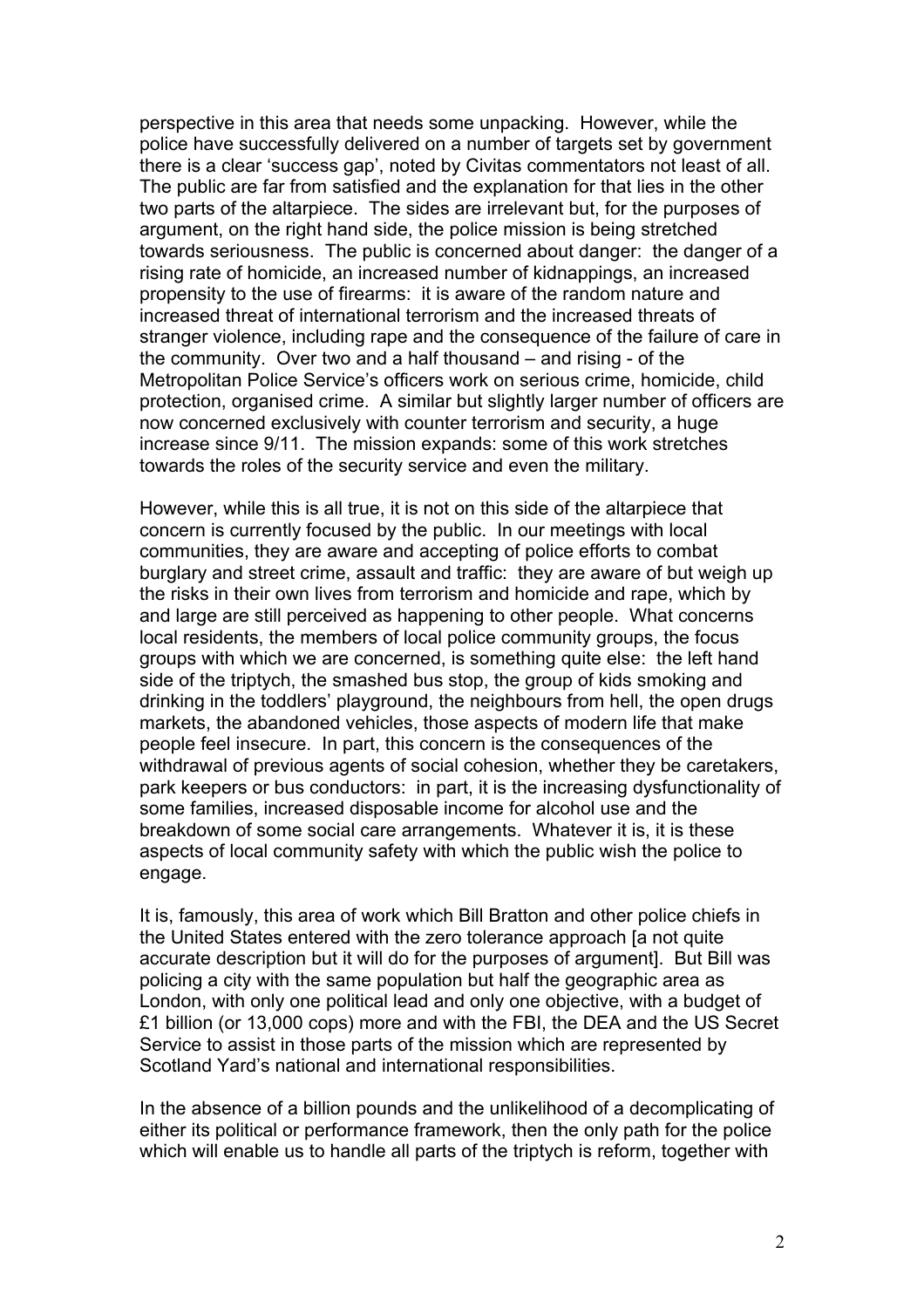strident notification that some additional money and some simplification of objectives is required.

Our response – available on the Met's website - to "Building Safer Communities" makes clear that neither existing structures nor existing accountabilities, nor the existing workforce mix, nor the size of the workforce are adequate to the future task. First, our response challenges the tyranny of officer numbers as a measure of police effectiveness. We envisage a workforce which acknowledges that the days of the omni competent constable are over: the skills of mediation and community engagement which local officers will need are no less significant than the skills of intelligence development and armed intervention needed by anti terrorist officers. They are different and are unlikely to be possessed by the same person. We need a workforce which is made up of many streams, which is permeable to other parts of the public service, which people can join for short periods of time to carry out certain kinds of functions. The first visible sign of this is our development of police community support officers as a separate tier of patrol but we look to develop escort officers, detention officers and other forms of specialism in early course. We need full scale workforce reform, celebrating the very special nature of police officers but determining what proportion of the total workforce needs the warrant for the legitimate use of force, so as to free managers to use non sworn staff in new and imaginative ways. We have every intention of further experimenting soon in this direction.

The next stage is to understand the capacity needed to undertake this enhanced mission. We are engaged with government in discussions around a new structure around the combating of international organised crime and for the possible new structure around a border policing agency. We are in urgent consideration of our response to what we describe as level two crime, the semi organised networks beyond the capacity of a local police command. We are determined to articulate these different strands to avoid what is sometimes described as "the cycle of reinvention" of community policing, in which different agencies, of which Edmonton would be a particular example, move staff out of centralised units and on to patrol with much fanfare and then sees other forms of crime rising, withdraws the officers from the beat and thereby damages community confidence once again. In London, we have done that twice before with Neighbourhood and then Sector Policing. We have now put forward our Step Change Programme, to deliver a mixed team of police officers and police community support officers to every ward in London, promising that those officers will not be withdrawn from those duties except in the direst of emergencies and we have arranged for the first ninety-six of those teams to be created in the next financial year. This is the Met's way, as Julia Magnet wrote in The Times last week, of putting cops on the right corner. However, we have also made clear that this is additional activity and, in the end, must come at an additional cost. In this year, that is £26 million: in years to come, many times that.

Further, we have engaged very specifically with government and with local authorities around what might be the future of engagement and accountability. We have to understand thoroughly exactly what is meant by localness. I like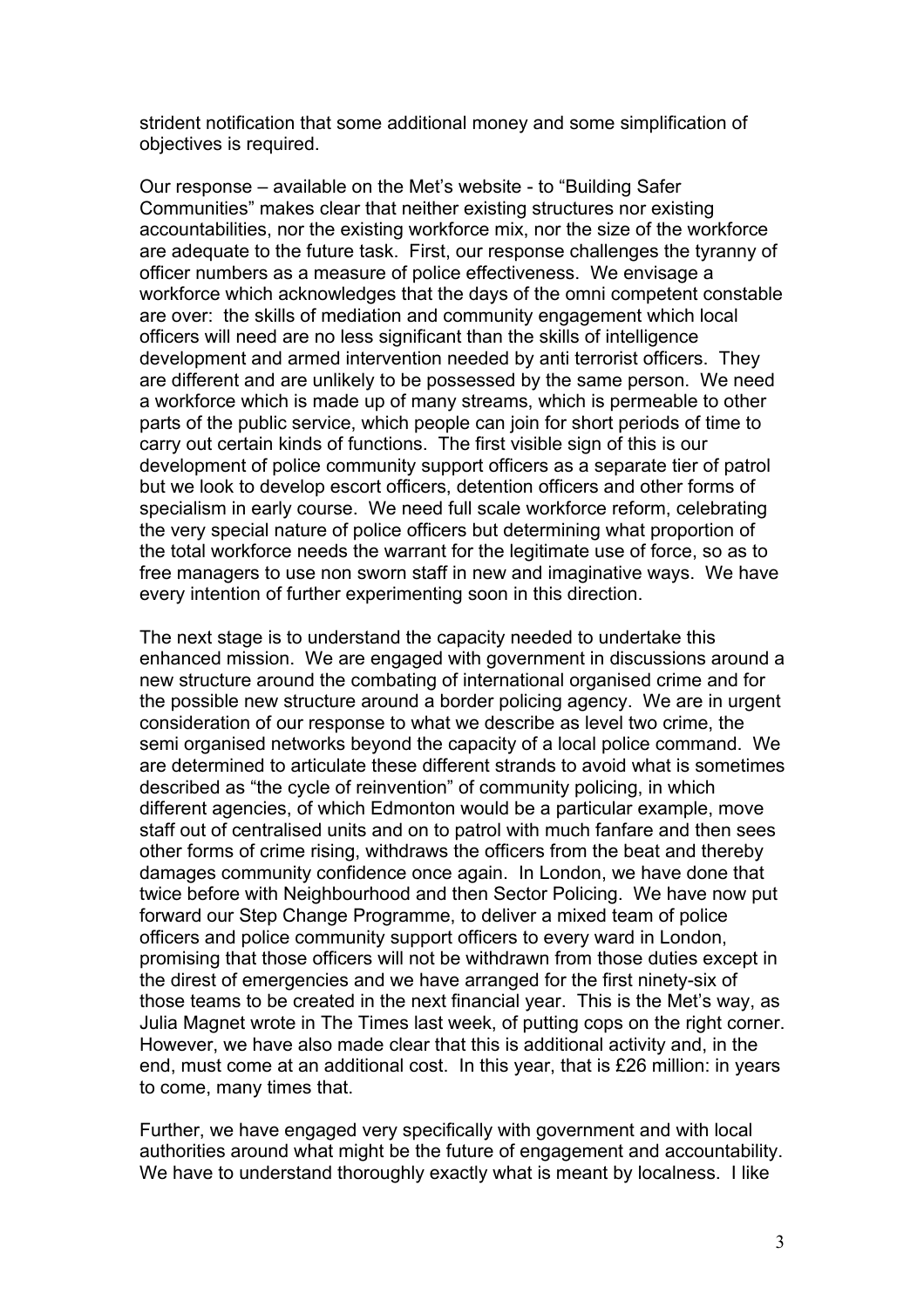to take the example of Lambeth, attendance at the Police Community Consultative Group of which is an interesting and educative experience in local democracy. Unfortunately, a Lambeth PCCG is only understood to be of interest by people in Brixton: we would have to go to Kennington, to Streatham and to Clapham to even begin to engage local people and I believe that the way forward will be for the police to provide information at a far more local level that this. At the same time, we have made clearer and clearer to government that the local police commander must have room to set priorities with those local people and that needs a reduction in national and pan London objectives and targets, together with the integration of the accountability and funding regimes concerned separately with community safety and criminal justice. This would see Crime Reduction and Disorder partnerships begin to merge with local Strategic Partnerships and local Criminal Justice Boards, with Drugs Actions Teams and, perhaps, with Mental Health accountability mechanisms. Our proposal is to create Community Safety Boards locally to take in all of those aspects of accountability, to make them subordinate to strategic police authorities dealing with large numbers of police basic command units and to break down those Community Safety Board areas into a much larger number of Neighbourhood Panels, supported by a much greater openness and transparency about crime patterns. Two further points are of interest here. The first is that we have to make local crime statistics available much more easily and in a much more timely fashion. I would like to move to a position in which individual citizens can access data themselves to find crime patterns in their local area. The second is that this localness throws down a challenge not only to police but to courts and lawyers.

Lastly, this kind of approach has implications for the current structure of policing. The forty-three forces in England in Wales range in size from just over 1,000 to 40,000, have different capabilities and different overheads. The introduction of local Community Safety Boards, supported by neighbourhood panels but with real budgets and real powers, challenges the existing structure, which has been in place without challenge for over 30 years. What is so fascinating at the moment is that ACPO is prepared to articulate its need for the reconsideration of this structure rather than attempting continuously to defend its status quo.

I now want to return to the depth and perspective in the middle part of the triptych, which I would suggest is a good analogy for our engagement with other parts of the criminal justice system. After some initial doubts, the police service has enthusiastically embraced a combined performance regime for courts, CPS, police and probation and, in many parts of the country, are the lead agency within the local criminal justice boards. These boards are seriously beginning to increase the efficiency of the criminal justice system, to reduce the number of cracked and ineffective trials, to bring down the waiting times for young offenders and to deal with concerns of victims and witnesses.

Furthermore, they are beginning to engage with a new area of criminal justice reform, increasing the effectiveness of enforcement. A number of studies, in which the police are heavily involved, are underway, into fine enforcement, into the enforcement of community penalties and into non appearance. On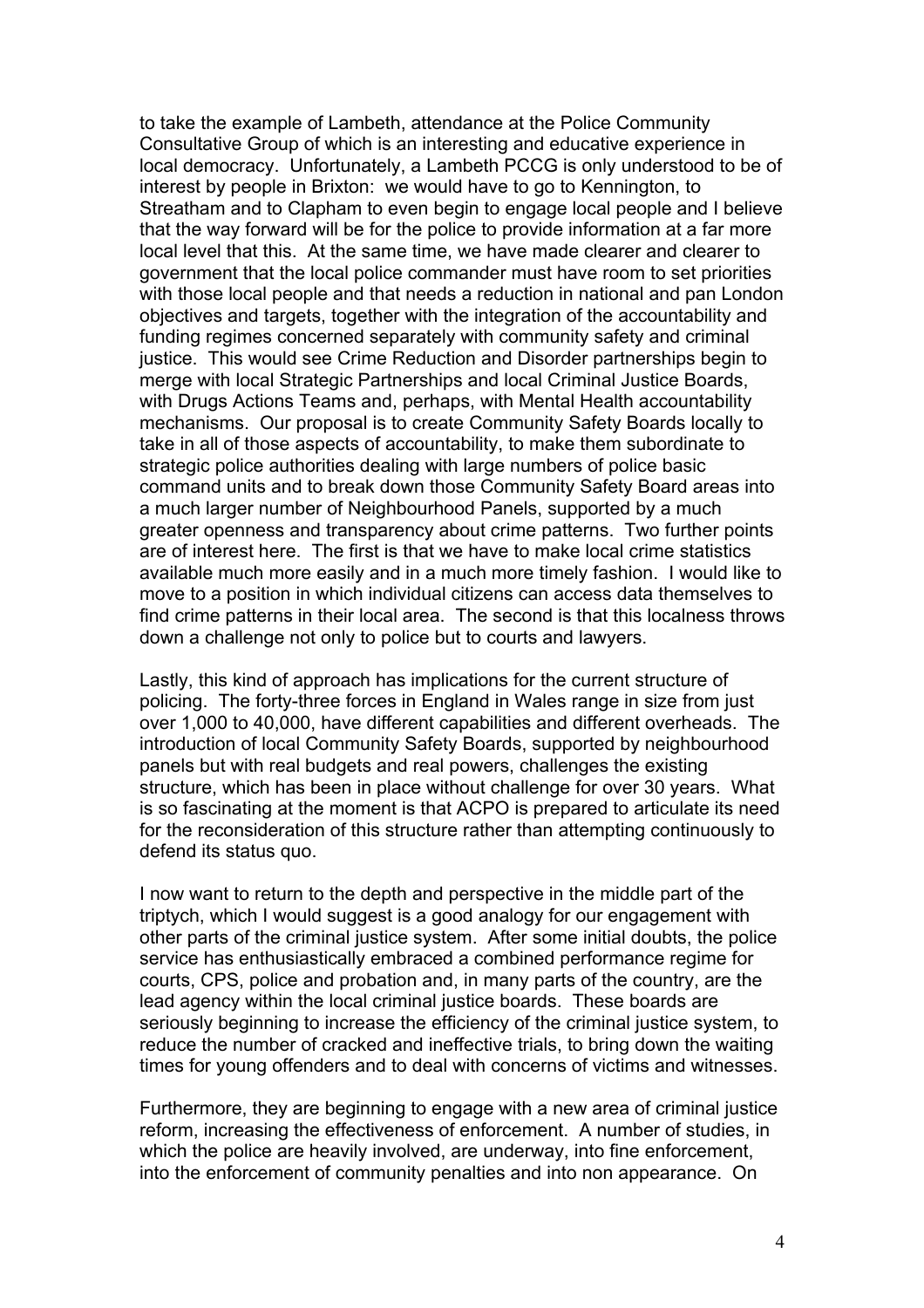this last, I can only state my delight at the recent practice directive from the Lord Chief Justice about the handling of bail by courts, which will ensure that those who are arrested for non appearance at court will normally be dealt with for that non appearance at the first possible instance thereafter, separately from the main offence. If someone is aware that, by absconding, they risk the possibility of being placed in custody as a sentenced prisoner for that absence well before the trial of their original offence, rather than having a week added to a six month sentence at the end of the whole process, then I think that people's absconding behaviour will alter. I can state that that practice directive was a direct result of police pressure for reform.

Putting it bluntly, the police are getting a taste for reform. They have been engaged heavily in many of the legal reforms of the last few years, pressing for issues around the inclusivity of evidence which led to the bad character provisions of the last criminal justice act: pressing for the advances of science to be made available to the courts through the immediate finger printing and DNA sampling at the point of arrest, developing new models of Anti Social Behaviour Order enforcement and Acceptable Behaviour Contracts. We now look forward in the run up to the reorganisation of efforts against organised crime to engaging in discussions around conspiracy, drawing lessons from other jurisdictions about racketeering legislation, witness protection, Queen's evidence and other ways of breaking into crime syndicates. We have been heavily engaged with government about asset recovery and are seeking to be legally audacious in so much that we do.

Of course, the police service has many faults. It remains instinctively bureaucratic. It has very little understanding of continuous professional development. Not all police officers are either energetic or interested enough to think about change. However, at many levels, what is new is an energy and willingness for reform, a willingness to see themselves as agents of social change, a willingness to experiment, to think outside the box.

And here I ask whether the lawyers will join in. There are many brilliant men and women within the legal profession, far more brilliant men and women in it than are likely to be found in my service. But my experience of engaging with representatives of both the Bar and the Law Society over the last few years over the topic of legal reform has been disappointing, particularly with those concerned with the defence.

During the first Labour term, the Lord Chancellor, the Attorney General and the Home Secretary signed "Criminal Justice: The Way Ahead", a document which led straight on to the report by Lord Justice Auld, which had two aims, first, to reduce crime and the fear of crime and their social and economic costs and only secondly, to dispense justice fairly and efficiently to promote confidence in the rule of law.

In all the reforms in which my service is engaged, it is very difficult to convince lawyers that that first aim is relevant to them. The Home Secretary said in 2001, speaking here to the Institute for the Study of Civil Society that we must seek